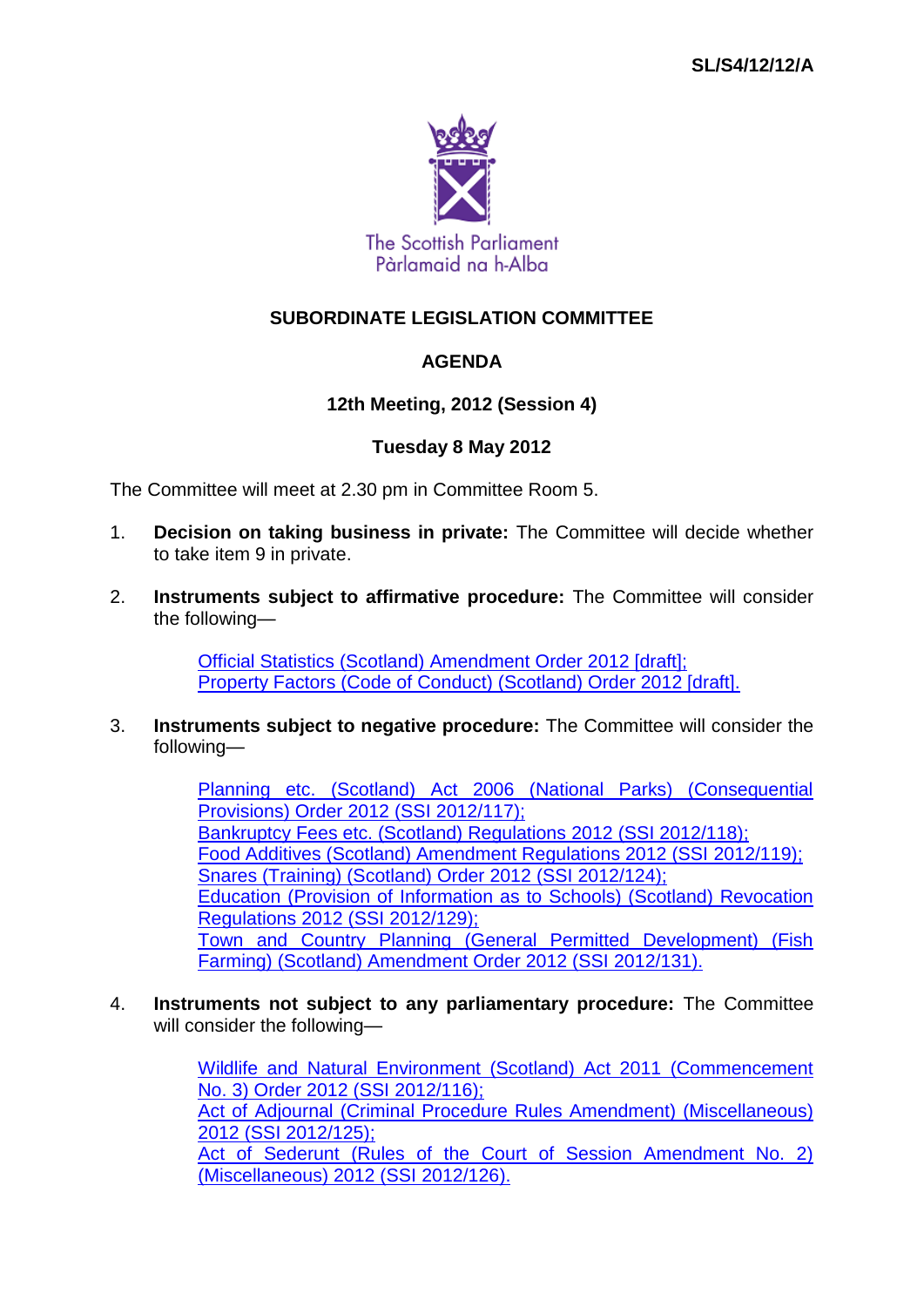- 5. **Long Leases (Scotland) Bill:** The Committee will consider the Scottish Government's response to its report on the delegated powers provisions in the Bill.
- 6. **Police and Fire Reform (Scotland) Bill:** The Committee will consider the Scottish Government's response to its report on the delegated powers provisions in the Bill.
- 7. **Local Government Finance (Unoccupied Properties etc.) (Scotland) Bill:**  The Committee will consider its approach to the delegated powers provisions in this Bill at Stage 1.
- 8. **Social Care (Self-directed Support) (Scotland) Bill:** The Committee will consider its approach to the delegated powers provisions in this Bill at Stage 1.
- 9. **Working practices:** The Committee will consider its approach to a review of its working practices.

Irene Fleming Clerk to the Subordinate Legislation Committee Room T2.60 The Scottish Parliament Edinburgh Tel: 0131 348 5212 Email: irene.fleming@scottish.parliament.uk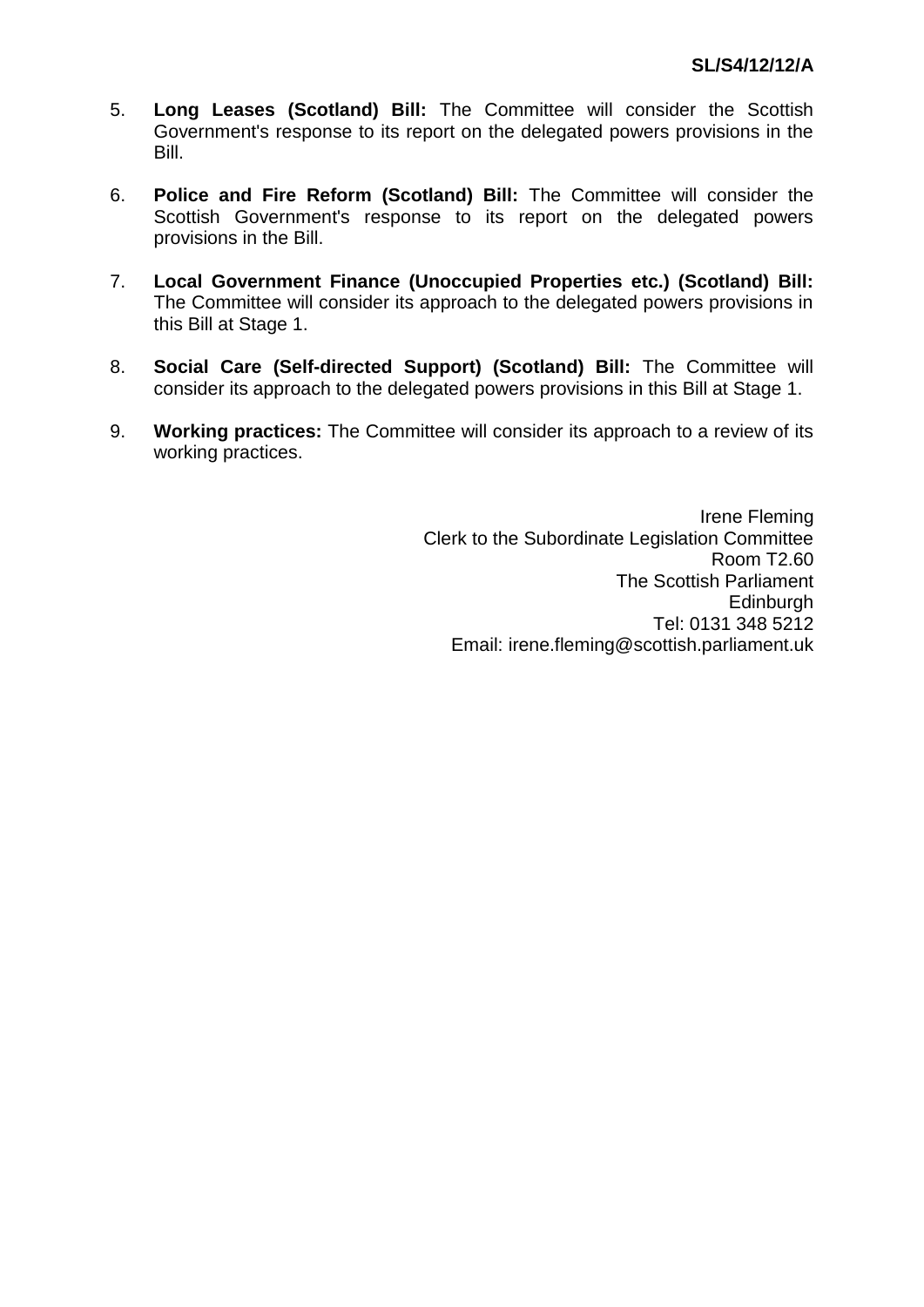The papers for this meeting are as follows—

# **Agenda Items 2, 3 and 4**

| Legal Brief (private)                                                          | SL/S4/12/12/1 (P) |
|--------------------------------------------------------------------------------|-------------------|
| <b>Agenda Item 3</b>                                                           |                   |
| <b>Instrument Responses</b>                                                    | SL/S4/12/12/2     |
| <b>Agenda Item 5</b>                                                           |                   |
| <b>Long Leases (Scotland) Bill - DPM</b>                                       |                   |
| Long Leases (Scotland) Bill - SLC Report                                       |                   |
| <b>Briefing Paper</b>                                                          | SL/S4/12/12/3     |
| <b>Agenda Item 6</b>                                                           |                   |
| Police and Fire Reform (Scotland) Bill - DPM                                   |                   |
| Police and Fire Reform (Scotland) Bill - SLC Report                            |                   |
| <b>Briefing Paper</b>                                                          | SL/S4/12/12/4     |
| <b>Agenda Item 7</b>                                                           |                   |
| Local Government Finance (Unoccupied Properties etc.)<br>(Scotland) Bill - DPM |                   |
| <b>Briefing Paper (private)</b>                                                | SL/S4/12/12/5 (P) |
| <b>Agenda Item 8</b>                                                           |                   |
| Social Care (Self-directed Support) (Scotland) Bill - DPM                      |                   |
| <b>Briefing Paper (private)</b>                                                | SL/S4/12/12/6 (P) |
| Agenda Item 9                                                                  |                   |
| <b>Briefing Paper (private)</b>                                                | SL/S4/12/12/7 (P) |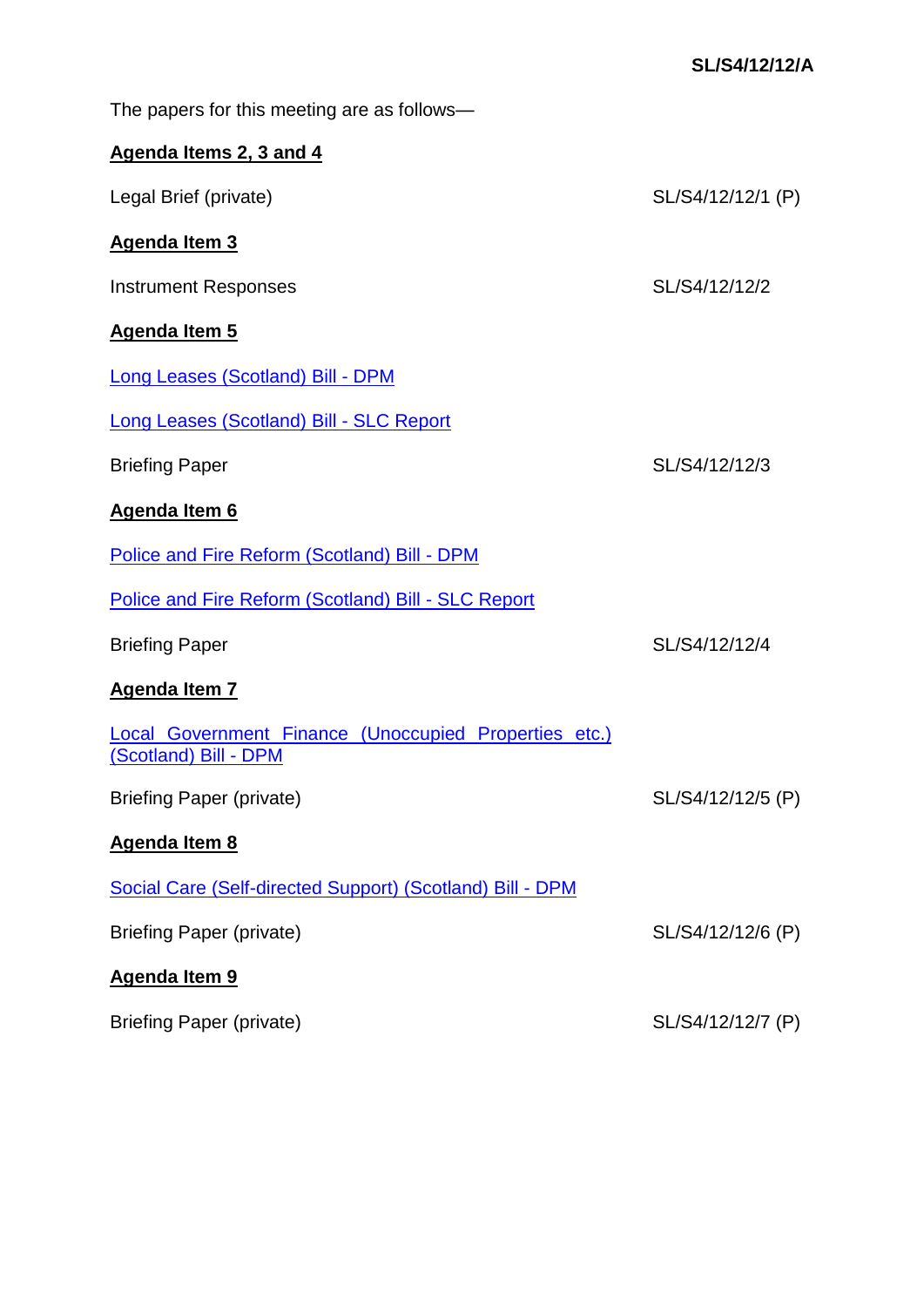**12th Meeting, 2012 (Session 4)** 

**Tuesday 8 May 2012** 

**Instrument Responses** 

# **INSTRUMENTS SUBJECT TO THE NEGATIVE PROCEDURE**

### **Snares (Training) (Scotland) Order 2012 (SSI 2012/124)**

### **On 11 April 2012, the Scottish Government was asked:**

1. The Scottish Gamekeepers Association is listed as an approved body in the Schedule to the Order. However, footnote (d) describes it as comprising two "parts", a company limited by guarantee and a charitable trust. According to Companies House, two companies limited by guarantee exist: the Scottish Gamekeepers Association (No.SC386343) and the Scottish Gamekeepers Association Charitable Trust (No.SC386344). The Scottish Government is asked:

a. to explain which of these bodies is the approved body for the purposes of the Order, and whether it considers the reference to "Scottish Gamekeepers Association" to be sufficiently clear, given that the footnote reference refers to both companies;

b. why the Order states that the Scottish charity number of the Scottish Gamekeepers Charitable Trust is SC386344, when that is instead its registered company number, and how it intends to correct this error.

#### **The Scottish Government responded as follows:**

a. The approved body for the purposes of the Order is the "Scottish Gamekeepers Association". The footnote makes it clear that this entry refers to both the company of that name (company no. SC386843) and also the associated "Scottish Gamekeepers Association Charitable Trust", (company no. SC386844), which provides the approved training. The Scottish Government therefore considers it sufficiently clear that the provision of training by the associated "Scottish Gamekeepers Association Charitable Trust" is also approved for the purposes of the Order.

b. It is unfortunate that the footnote refers to the Scottish Gamekeepers Charitable Trust's "charity number" as opposed to correctly referring to the "registered company number". However, the Scottish Government consider that the error is not so grave as to merit a correction slip at this time. The footnote refers to the correct company number and there can be no doubt that it includes a reference to the charitable arm of the Scottish Gamekeepers Association.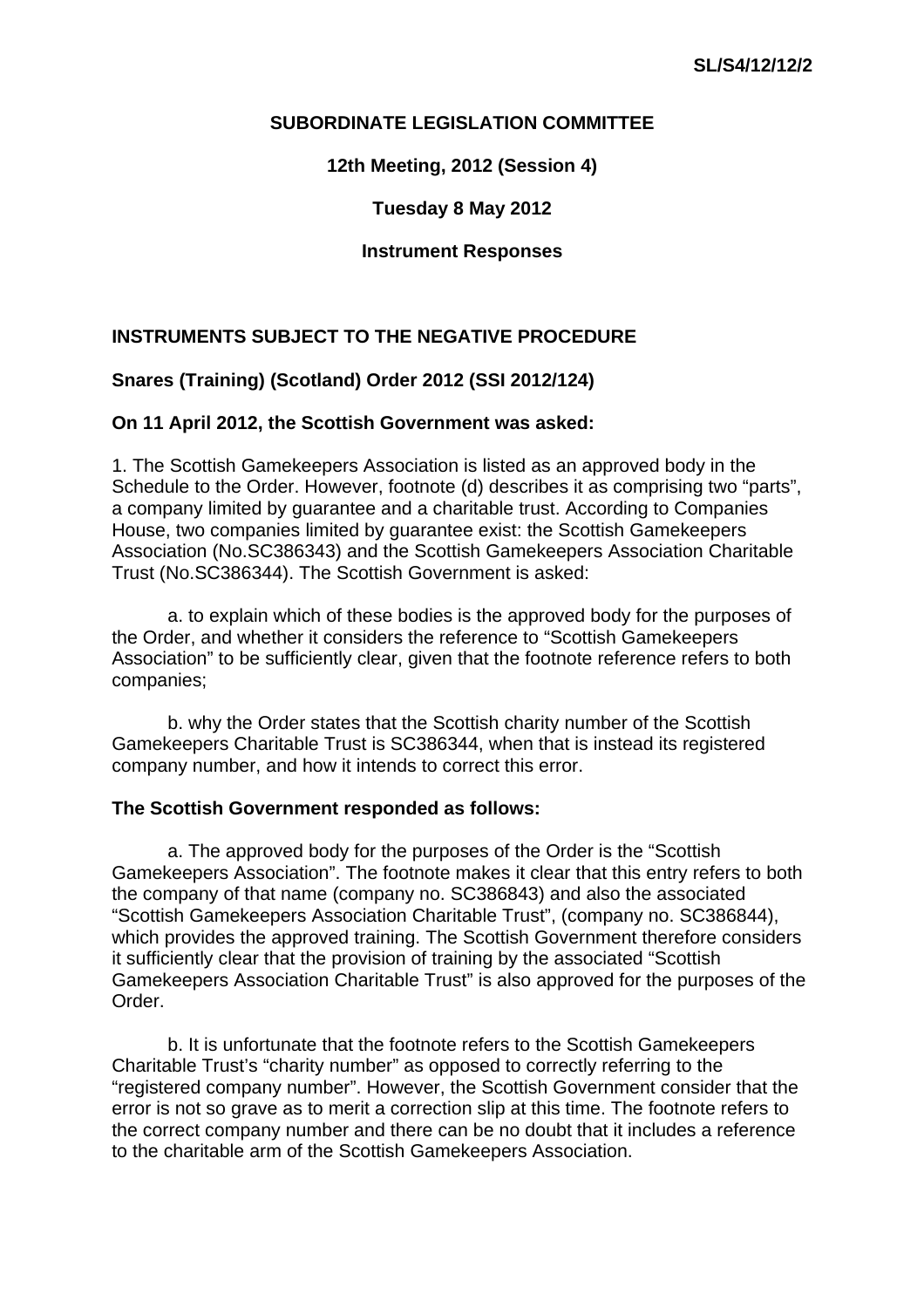The Scottish Government would add that it is likely that other bodies will seek to become approved bodies under the Snares (Training) (Scotland) Order 2012 and at that time, these bodies will require to be added to the Schedule to the Order. The Scottish Government undertakes to amend the reference to the Scottish Gamekeepers Association at that time so as to allay any concerns over clarity.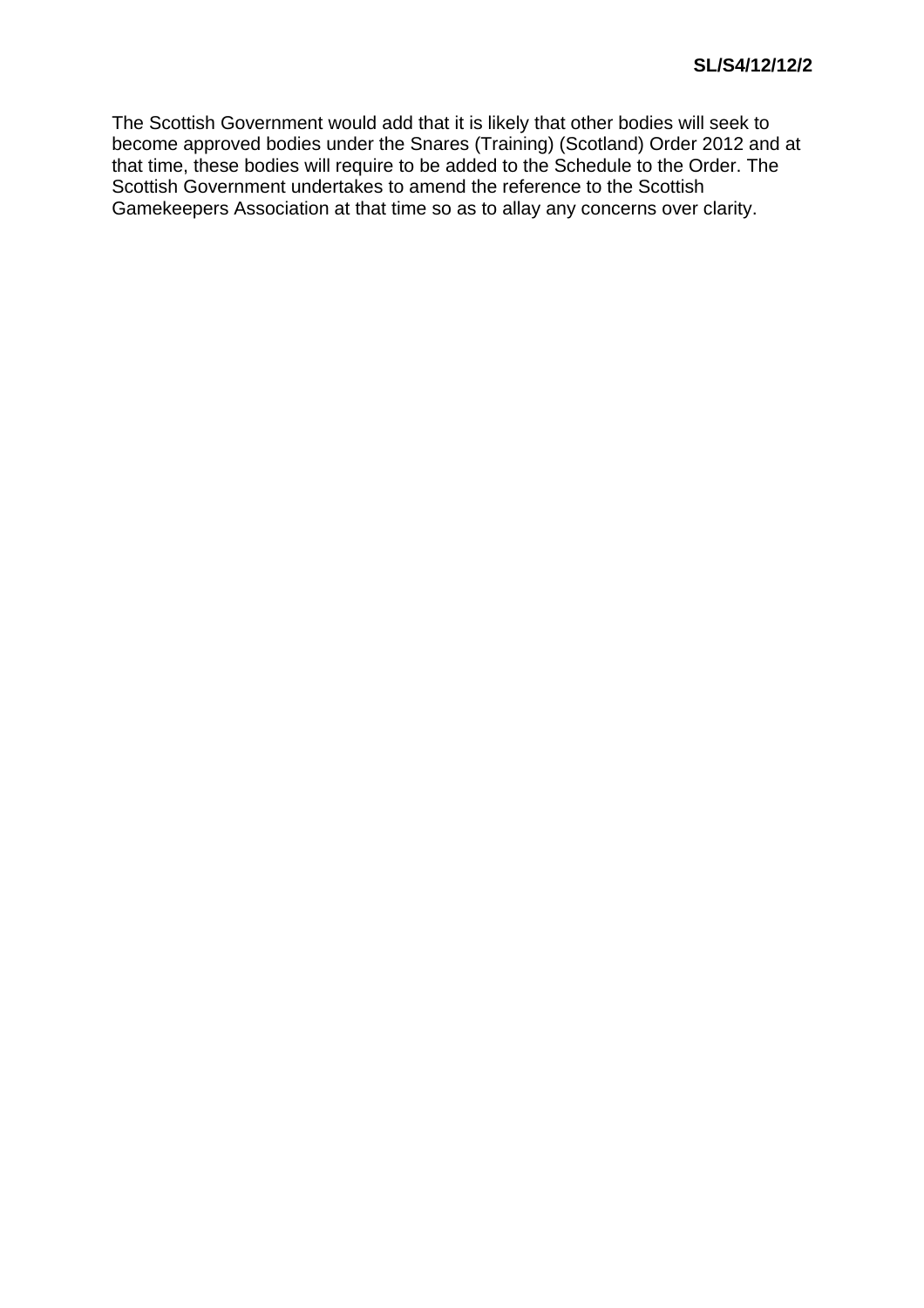### **12th Meeting, 2012 (Session 4)**

# **Tuesday 8 May 2012**

### **Long Leases (Scotland) Bill – Response from the Scottish Government**

### **Background**

1. The Subordinate Legislation Committee reported on the delegated powers in the Long Leases (Scotland) Bill on 23 February 2012 in its [9th Report of 2012.](http://www.scottish.parliament.uk/parliamentarybusiness/CurrentCommittees/47888.aspx)

2. The Minister for Environment and Climate Change has responded to the report. His letter is reproduced in the appendix.

### **Government response**

3. In its Stage 1 report, the Committee determined that it needed to draw the Parliament's attention to only two of the delegated powers provisions in the Bill.

4. On section 78(5), the Committee accepted that the negative procedure provides sufficient opportunity for the Parliament to object to the Scottish Government's proposals, but only provided that the instrument is laid at least 40 days in advance of the date on which it is proposed that it come into force.

5. In the response, the Minister notes the point and confirms that the Scottish Government will comply with the statutory requirements in laying any order made under this power and will aim to lay any order as soon as practicable before it is due to come into force. In addition, he confirms that the Scottish Government will consult on any draft order and follow its consultation good practice guidance when consulting

6. On section 81(1), the Committee stated that, where the Scottish Government may choose which mechanisms to use to make a particular provision, it should have regard to the complexity and effect of the provision and, in complex cases or where the exercise of the power affects individual rights, choose the mechanism that provides for a higher level of parliamentary scrutiny.

7. In the response, the Minister notes the point and confirms that the Scottish Government will aim to afford the Parliament the opportunity for a higher level of parliamentary scrutiny in such cases. He also acknowledges that any instrument made under the Bill that textually amends primary legislation should be subject to the affirmative procedure.

8. Unless amendments are made to the Bill at Stage 2 that affect the delegated powers provisions, the Committee will not consider it again. Members are therefore invited to make any comments they wish on the Bill at this stage.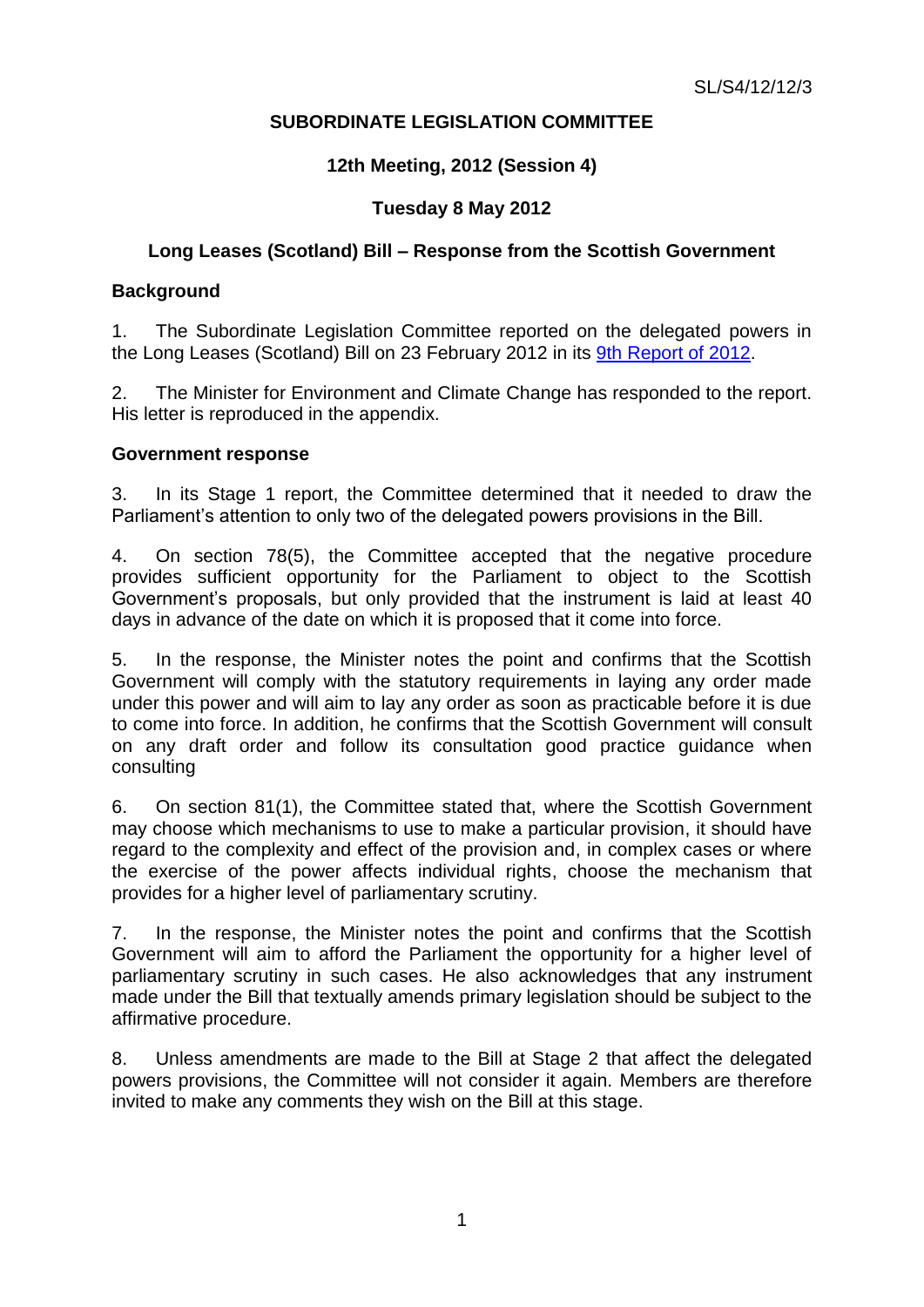# **Recommendation**

**9. Members are invited to note the Government's response on the Bill and to make any comments they wish at this stage.**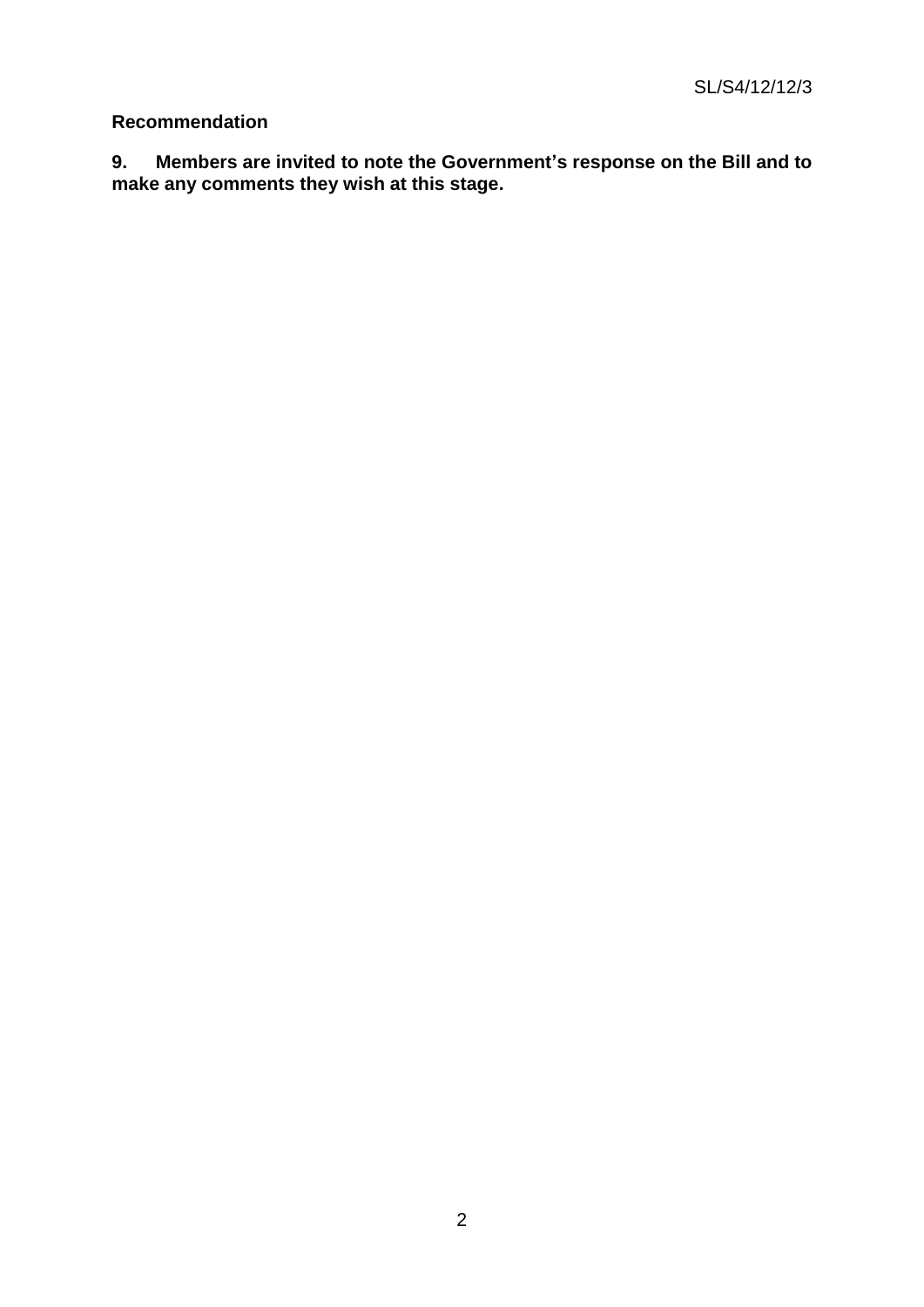# **Appendix**

# **Correspondence from the Minister for Environment and Climate Change dated 19 April 2012**

# **Long Leases (Scotland) Bill: Report by the Subordinate Legislation Committee**

### **Introduction**

1. I am grateful to the Subordinate Legislation Committee for its report. I am also grateful to you, Convener, for the work you have put in on this Bill: I am aware that you were on the Justice Committee which considered this Bill previously in the last Parliament.

2. I am responding separately to the Rural Affairs, Climate Change and Environment Committee in relation to their Report. This letter responds to the points made in your Report.

### **Section 78(5) - Power to prescribe a date or period after which notices and agreements determined registrable by the courts or the Lands Tribunal cannot be registered and to provide that applications to the courts must be made within a specified period for the notices and agreements to be registrable**

3. I have noted the point made in paragraph 13 of your Report that the subjectmatter of this power is of more importance than other procedural matters given that the exercise of the power would have the effect of limiting the period during which applications to a court or the Lands Tribunal could be made and would prevent persons from registering notices and agreements which a court or the Tribunal had determined to be registrable. I can confirm that we will comply with the statutory requirements in laying any order made under this power and will aim to lay any order as soon as practicable before it is due to come into force. In addition, as indicated in our correspondence with the Committee, we will consult on any draft order and follow our consultation good practice guidance when consulting.

# **Section 82 - "Bolt on" powers to make ancillary provision in relation to the exercise of all powers to make regulations and the power under section 78(5).**

4. We have noted the points made and will aim to afford the Parliament the opportunity for a higher level of parliamentary scrutiny in complex cases or where the exercise of the power affects individual rights. We acknowledge that any instrument made under the Bill which textually amends primary legislation should be subject to the affirmative procedure.

# **Conclusion**

5. I am, of course, happy to discuss any points arising.

6. I am copying this letter to Rob Gibson MSP, the Convener of the Rural Affairs, Climate Change and Environment Committee.

#### **Stewart Stevenson**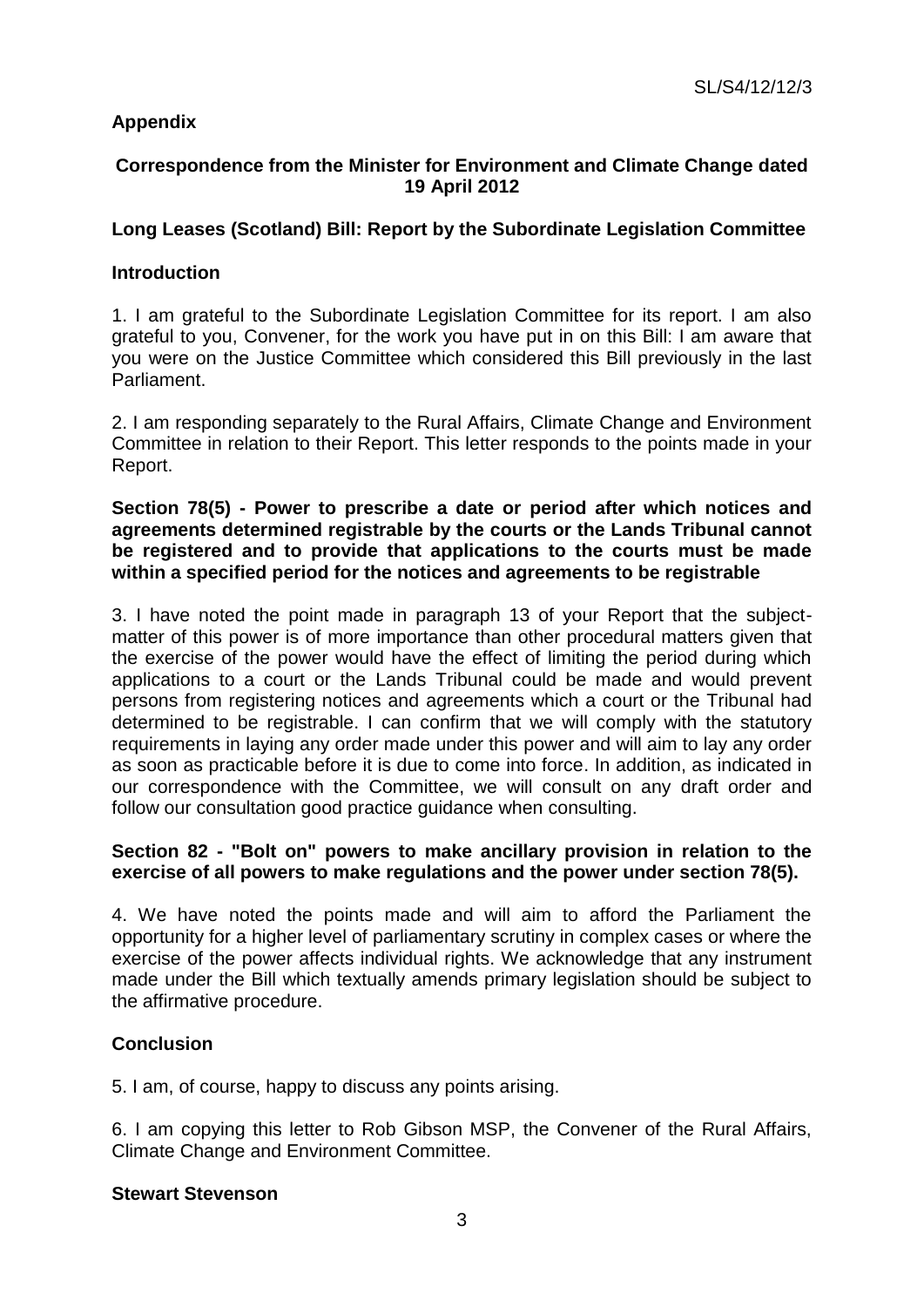### **12th Meeting, 2012 (Session 4)**

### **Tuesday 8 May 2012**

### **Police and Fire Reform (Scotland) Bill – Response from the Scottish Government**

#### **Background**

1. The Subordinate Legislation Committee reported on the delegated powers in the Police and Fire Reform (Scotland) Bill on 22 March 2012 in its [16th Report of](http://www.scottish.parliament.uk/parliamentarybusiness/CurrentCommittees/48806.aspx)  [2012.](http://www.scottish.parliament.uk/parliamentarybusiness/CurrentCommittees/48806.aspx)

2. The Scottish Government has responded to the report. The cover letter from the Cabinet Secretary for Justice and the Scottish Government's response are reproduced in the appendix.

#### **Government response**

3. In its report, the Committee raised points on sections 5 and 116, 49, 84, 120 to 122 and 124. It also made recommendations on the powers to make transfer schemes in schedules 4 and 5.

4. The Scottish Government response provides detailed consideration of the Committee's points and confirms that it will lodge an amendment at Stage 2 to meet the Committee's concern about the power in section 122. It has not, however, agreed to take forward any of Committee's remaining recommendations.

5. The Committee will give further consideration to the delegated powers contained in the Bill after Stage 2.

#### **Recommendation**

**6. Members are invited to note the Government's response on the Bill and to note that the Committee will reconsider the Bill after Stage 2.**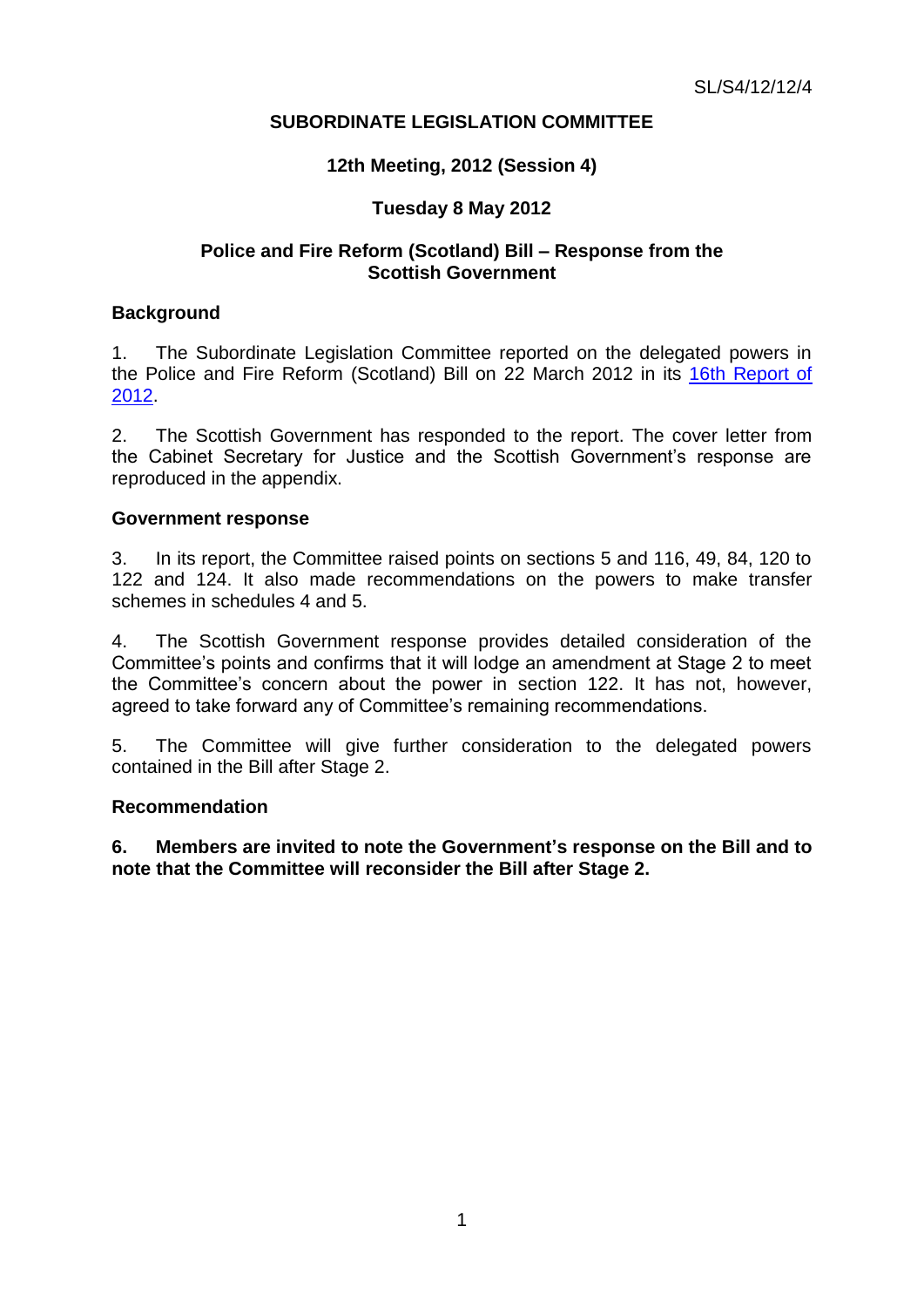# **Appendix**

### **Correspondence from the Cabinet Secretary for Justice dated 30 April 2012**

### **POLICE AND FIRE REFORM (SCOTLAND) BILL: SUBORDINATE LEGISLATION COMMITTEE REPORT TO THE JUSTICE COMMITTEE**

This letter responds to the Subordinate Legislation Committee's report to the Justice Committee on the Police and Fire Reform (Scotland) Bill, which was published on 22 March 2012.

Firstly, I would like to thank the Committee for its detailed consideration of the delegated power provisions in the Bill.

The Committee has made comments and recommendations in relation to a number of those powers. The Scottish Government's response to the Committee's findings is attached as an annex to this letter.

I hope that this response is helpful, and am of course happy to provide any further information or other assistance which might help the Parliament and its committees in its consideration of the Bill. I look forward to working further with Committee members throughout the remaining Parliamentary stages of the Bill.

I am sending a copy of this letter to the Convener and Clerk to the Justice Committee, and to the Clerk of the Subordinate Legislation Committee.

# **KENNY MACASKILL**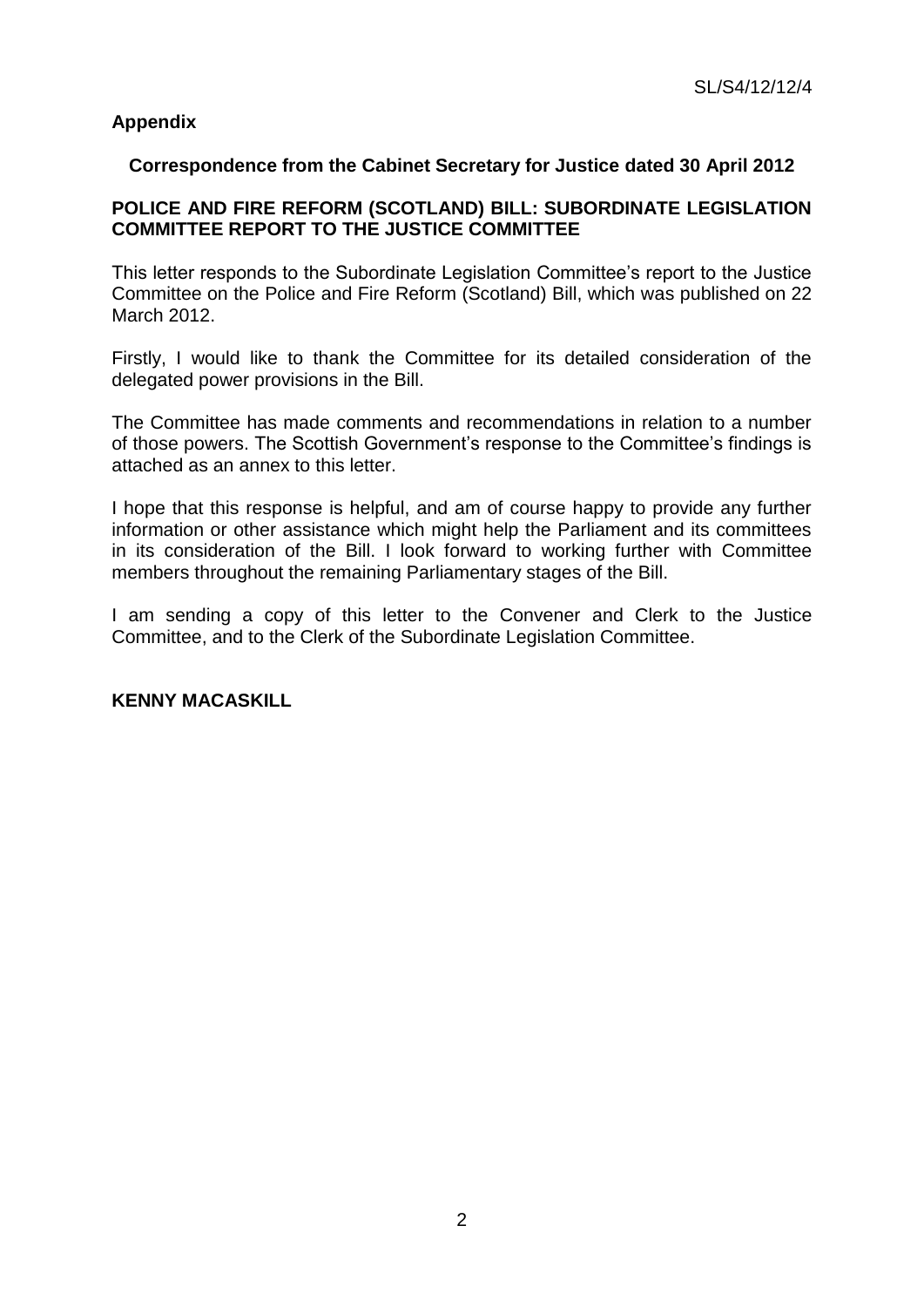### **ANNEX**

#### **SCOTTISH GOVERNMENT RESPONSE TO ISSUES RAISED IN THE REPORT**

### **Section 5(1) and section 116 (inserts section 42A into the Fire (Scotland) Act 2005) – Powers for the Scottish Ministers to give general or specific directions to the SPA and SFRS**

Section 5(1) of the Bill enables the Scottish Ministers to give general or specific directions to the SPA, with which the SPA must comply. Subsection (2) restricts this power so that it may not be exercised in relation to specific police operations.

Section 116 inserts section 42 into the Fire (Scotland) Act 2005, to enable the Scottish Ministers to give general or specific directions to SFRS, with which SFRS must comply.

In its letter to the Scottish Government of 29 February, the Subordinate Legislation Committee queried the circumstances and matters in relation to which these powers might be used and whether directions may be made which conflict with subordinate legislation made under other powers in the Bill. In its response to that letter, the Scottish Government explained that the powers would be used rarely and only when all other appropriate routes had been exhausted. The Scottish Government further explained that any directions made could not conflict with any other statutory requirements on the services.

I note that the Committee has accepted our assurances on this matter and is content that these powers may be delegated to the Scottish Ministers.

### **Section 49 – Power to make regulations as to the governance, administration and conditions of service of constables and police cadets**

Section 49 of the Bill enables the Scottish Ministers to make regulations in relation to the governance, administration and conditions of service of constables and police cadets. Sections 50 to 56 make further provision about those regulations, including requirements for consultation.

The Subordinate Legislation Committee has expressed concerns about this power and has drawn it to the attention of the Justice Committee for further consideration. I understand the Committee's concerns relate to the breadth of the power, however there appears also to be a suggestion that the power is potentially not suited to the new structure of the Police Service, as well as a concern that regulations made under the power should not simply replicate existing police regulations. The Committee has not previously queried this power, therefore the Scottish Government would like to take this opportunity to clarify its purpose and intended use.

Section 49 mirrors closely section 26(1) of the Police (Scotland) Act 1967. Sections 50 to 56, while not expressly limiting in their nature, are illustrative of the sorts of matters which must or may be dealt with in regulations under section 49. Regulations made under section 49 can delegate functions to others as appropriate, including the Scottish Ministers, the SPA and the chief constable, among others. Again, this mirrors the powers in the 1967 Act.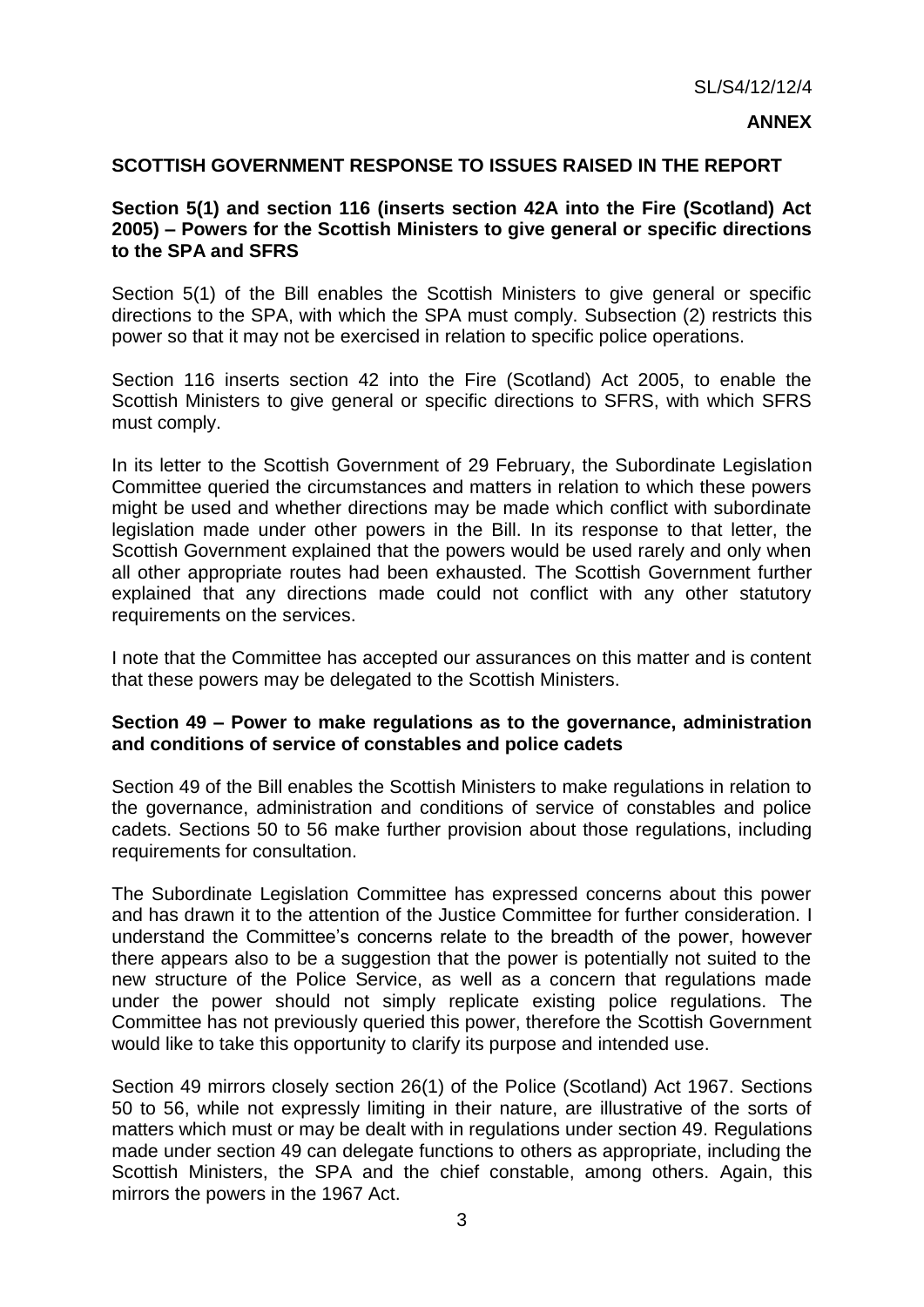The purpose of these powers is to allow the Scottish Ministers to determine the balance to be struck between Ministerial regulation of aspects of administration of the police (generally terms and conditions and frameworks for assessing conduct, discipline and performance) and leaving the day to day administration to the SPA, the chief constable and others as appropriate. It is the Scottish Government's view that this applies equally under a single service model as under the current 8 force structure. It is not clear from the Committee's report why the new structure could make the approach in section 49 potentially unsuitable, nor is there any indication of the issues currently dealt with in regulations that the Committee considers should instead be dealt with in the Bill.

It therefore remains the Scottish Government's view that the power as framed in the Bill is appropriate and strikes the right balance in the context of a single Police Service. I welcome the Committee's comment that it agrees that negative procedure is appropriate.

### **Section 84 – Power to specify types of goods and services the SPA may provide**

Section 84 of the Bill confers a power on the Scottish Ministers to specify by order the types of goods and services that may be provided to persons other than public bodies or office holders, and the persons to which they may be provided. Section 84(1)(b) provides for this in relation to provision by the SPA. Section 84(3)(b) provides for this in relation to arrangements made by the SPA for provision by the Police Service.

In its letter of 29 February, the Subordinate Legislation Committee queried the scope of this power and, in particular, the circumstances in which it may be used. In its response to that letter, the Scottish Government explained that the power would only be exercised where Ministers were satisfied that it was appropriate for particular goods or services to be supplied to particular categories of person, and that the reason for taking the power to specify this by order was to enable Parliamentary scrutiny of any such proposals.

The Scottish Government notes that the Committee accepts this explanation, but that the Committee considers that the power is nonetheless capable of being exercised in a broad manner, for example so as to enable the SPA and Police Service to supply goods and services which are unconnected with its functions. The Committee suggests that the Bill should be amended to clarify the intention that the power would only be exercisable in connection with functions of the SPA and Police Service.

It is the Scottish Government's view that this is already the position, without the need for amendment to the Bill. I hope that the Committee will find the following explanation helpful.

The powers in section 84(1)(b) and (3)(b) may be wide enough to allow the Scottish Ministers to specify that goods and services of any nature may be supplied to any person who is not a public body or office-holder. It should be noted that the intention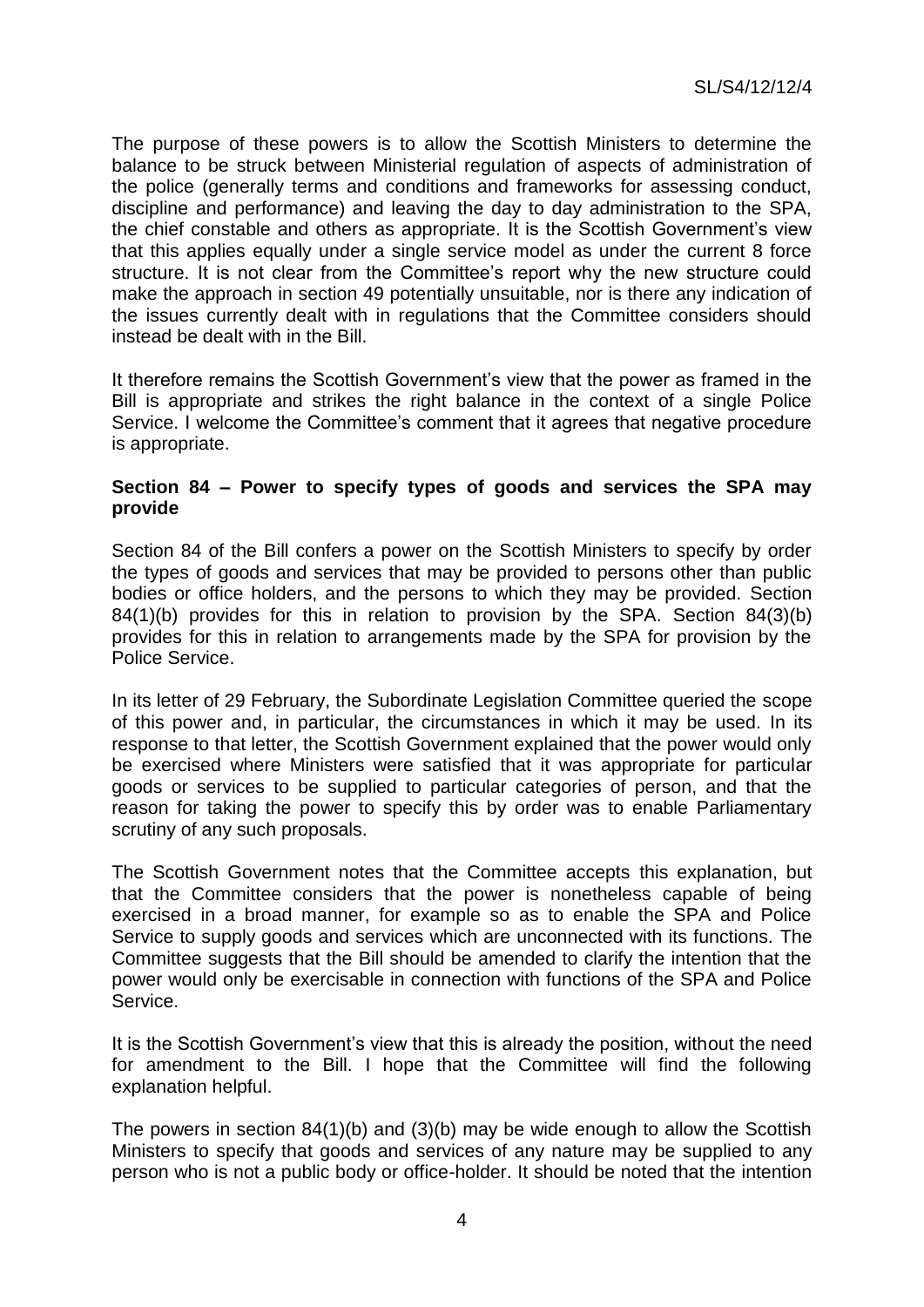is to retain some Ministerial control over the types of goods and services that may be provided by the SPA and Police Service outside the Scottish public sector.

While the power to specify the types of goods and services which might be provided is not subject to specific constraints, the SPA's power to provide goods and services (and make arrangements for their provision by the Police Service) is itself constrained. In particular, section 84(2) makes clear that the SPA can only provide such goods and services as may be specified under subsection (1)(b) if it considers the provision of those goods and services to be "appropriate and consistent with the proper carrying out of its functions".

Section 84(4) makes clear that arrangements may be made for the provision of goods and services specified under subsection (3)(b) where this is consistent with the proper carrying out of police functions. It is by this mechanism that the Bill seeks to ensure that goods or services are provided only where there is a connection with the functions of the SPA and police service.

### **Section 120(1)(b) – bolt-on powers to make ancillary provision in relation to the exercise of all powers to make orders, regulations and rules Section 121 – Ancillary Provision Section 122 – Transitional Provision Section 124 – Commencement**

Section 120(1)(b) enables the Scottish Ministers to make supplementary, incidental, consequential, transitional, transitory or savings provisions in connection with subordinate legislation made under the provisions of the Bill.

In its letter of 29 February, the Committee queried why this power is required in addition to separate standalone powers to make ancillary provision provided in sections 121 and 122 and the power to make transitional, transitory or saving provision in connection with commencement under section 124, and why the negative procedure was considered appropriate. In response, the Scottish Government explained that section  $120(1)(b)$  is intended to cover the slightly different scenario to these powers, i.e. where such provisions are required in connection with subordinate legislation made under the provisions of the Bill. The Scottish Government further explained that the appropriate procedure will be determined by the power under which such subordinate legislation is made.

I note that the Committee has accepted this explanation of the need for section 120(1)(b), and finds the power and parliamentary procedure acceptable in principle, and is of the view that the procedure to which particular provisions which could be made under section 121 or section 120(1)(b) are subject should not simply be determined by the related substantive provisions, but also by the individual circumstances of each case.

Section 121 enables the Scottish Ministers to make supplementary, incidental or consequential provision for the purposes of, or in consequence of, or for giving full effect to, any provision made by or under the Bill. An order made under this section which contains a provision which adds to, omits or replaces any part of an Act is subject to the affirmative procedure. Any other order made under this section is subject to the negative procedure.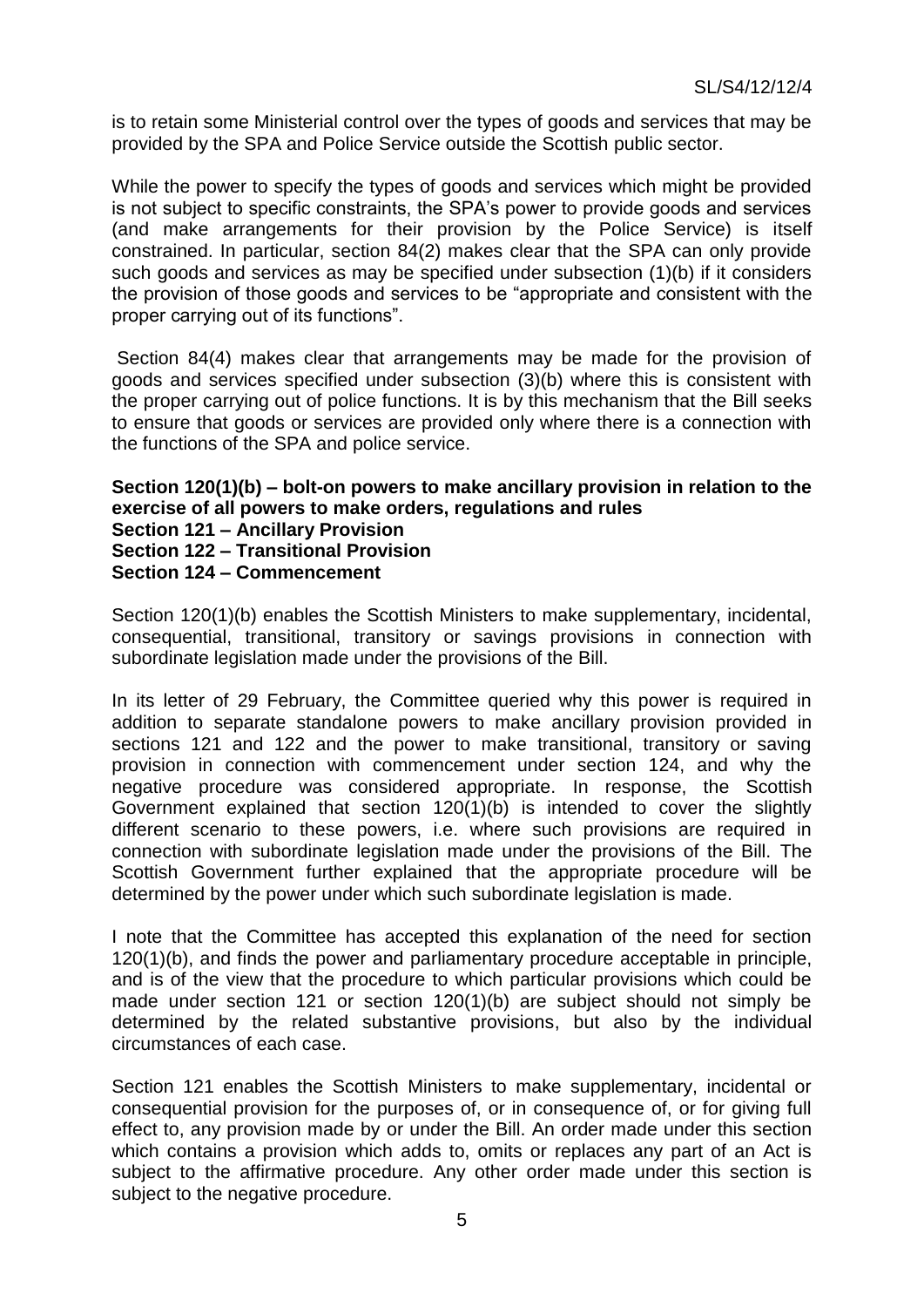In its letter of 29 February, the Committee queried when such a power might be exercised. In its response, the Scottish Government indicated that it was conducting a substantial exercise to identify all relevant references to police and fire and rescue services in other legislation, and that this power was simply intended to cover anything missed, or to take account of any amendments made at Stage 3. I note that the Committee is content with this explanation and the Scottish Government's approach on the correct form of parliamentary procedure.

Section 122 enables the Scottish Ministers to make transitional, transitory and savings provisions in connection with the coming into force of any provision made by or under the Bill. This power is restricted by the fact that only transitional and transitory provision can be made, and is therefore subject to the negative procedure.

In its letter of 29 February, the Committee queried when such a power might be exercised, and why the Scottish Government felt it should be subject to the negative procedure. In response, the Scottish Government indicated that the power is required as there may be issues not agreed in time for, or arising after, Stage 2. The negative procedure is considered appropriate for all transitional provisions, since these cannot make permanent changes to primary legislation.

I note that the Committee is content with this power, but recommends that the power in section 122 should be subject to the affirmative procedure where it is used to make textual amendments to primary legislation, and to the negative procedure otherwise.

It is the Scottish Government's view that the temporary nature of transitional provisions means that the negative procedure would be appropriate. However, we acknowledge the merit to a consistent approach to textual modification between sections 121 and 122. The Scottish Government will therefore lodge an amendment at Stage 2 with the intention that an order under section 122 which makes textual amendments to primary legislation would be subject to the affirmative procedure.

Section 124 enables the Scottish Ministers to appoint days on which the provisions in the Bill come into force (other than sections 120, 121, 122 and 125 which come into force on the day after Royal Assent). The power will be subject to no procedure.

I note that the Subordinate Legislation Committee finds the power in section 124 acceptable in principle.